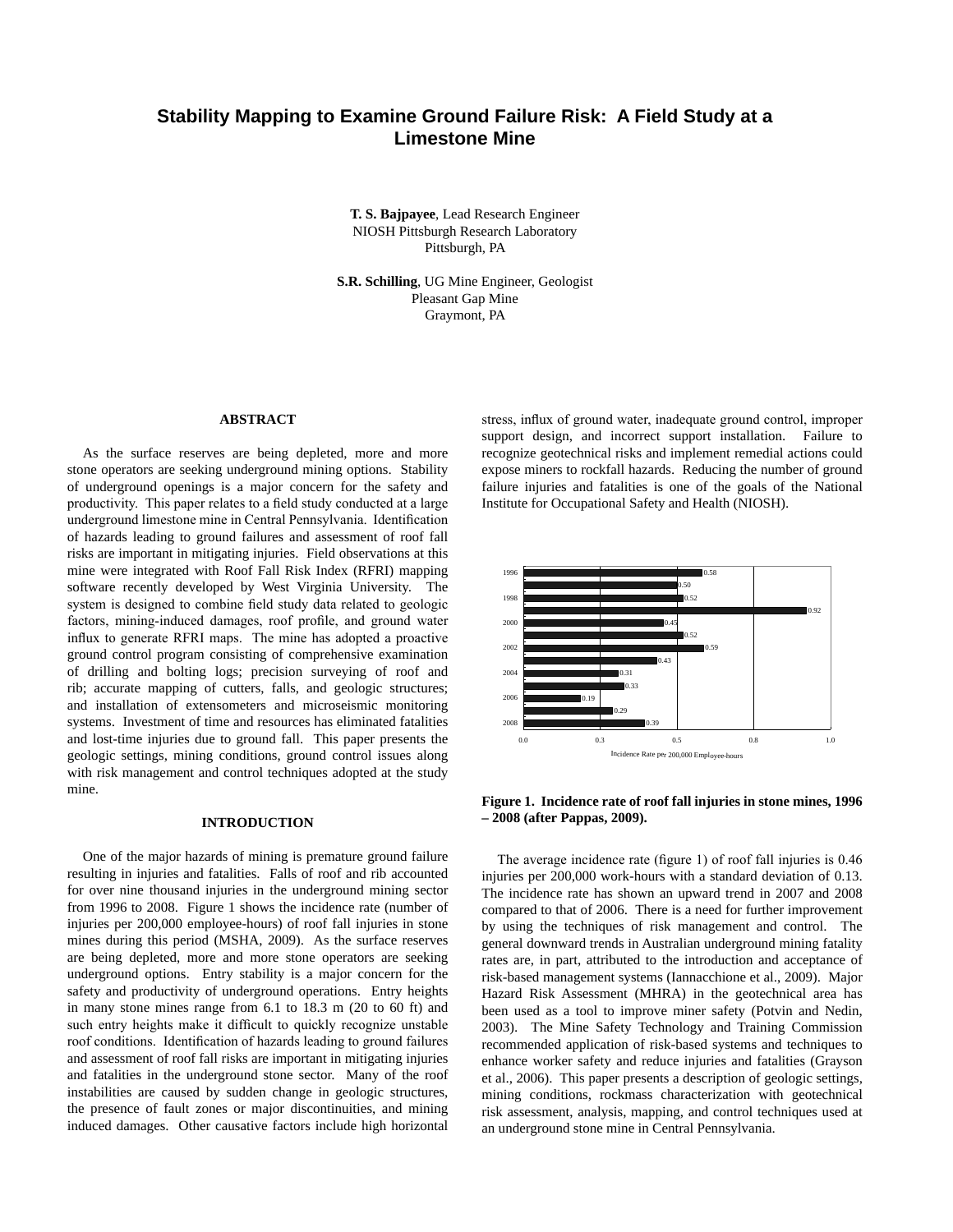#### **GEOLOGIC SETTING AND MINING CONDITIONS**

The mine is extracting limestone using the room-and-pillar method from the Valentine member of the Linden Hall formation belonging to the Lower Middle Ordovician Limestones (Rones, 1969). The Valentine member is about 21.3 m (70 ft) thick in this area and comprises rocks of two closely related lithologic types. The upper  $15.2 \text{ m}$  (50 ft) comprises unlaminated, lightgray calcilutites ranging from 0.9 to 1.5 m (3 to 5 ft) in thickness (Rones, 1969). The lower 6.1 m (20 ft) is well laminated with thickness ranging from 0.3 to 0.9 m (1 to 3 ft) with thin clay or fine bentonite partings. The Valentine Limestone comprising lightgray, chemically pure limestone lies above the dark‑gray 12.8‑m (42‑ft)‑thick Valley View member of the Linden Hall formation. About 9.1 m (30 ft) of the dark‑gray and thinly‑bedded section of Centre Hall member of the Nealmont formation lies above the Valentine Limestone. The Valentine Limestone generally dips at 15 degrees and the strike direction runs approximately at N60°E (Rones, 1969).

 (Esterhuizen and Iannacchione, 2004). A stress control mine design The southward advance of mining is projected to extend to a depth of about 549 m (1,800 ft). The uniaxial compressive strength of Valentine Limestone ranges from 100 to 145 MPa (14,500 to 21,000 psi) and the maximum horizontal stress in the area ranges from 14.9 to 29.6 MPa (2,170 to 4,300 psi) in the N80°E direction plan has been implemented to alleviate the effects of high horizontal stress and improve ground stability. Pillars are rectangular having their long axis oriented parallel to the maximum horizontal stress direction. Pillar size is approximately 46 x 20 m (150 x 65 ft). Crosscuts are staggered to develop three‑way intersections. During development, rooms are driven to 15.2 m (50 ft) wide by 7 m (23 ft) high. Subsequently, an additional 11.3 m (37 ft) of rock is extracted by floor benching. Presently, the overburden thickness ranges from outcrop to approximately 304.8 m (1,000 ft). Roof sag monitors and multi‑point extensometers are routinely used to monitor roof movement. Additionally, a surface-based microseismic system has been installed to monitor microseismic emissions associated with strata fracturing.

The dark‑gray, thin‑bedded Centre Hall Limestone immediately above the Valentine is often laminated, and considered undesirable to constitute the immediate roof beam. On the other hand, the top 1.8 m (6 ft) of Valentine Limestone is massive and competent to constitute a stable roof beam. In areas where the mining depth exceeds 274.3 m (900 ft), a layer of Valentine Limestone of thickness 1.8 m (6 ft) is left at the top of the entry to act as an immediate roof beam. In addition, a stable roof profile is maintained, where possible, by implementing precision blasting. A significant outcome is enhanced ground stability, reduction of guttering, and diminution of roof fractures and roof failures.

### **GEOTECHNICAL ISSUES**

 the underground stone mining community. A limited few of Geotechnical issues related to underground stone mines require careful consideration for ensuring safety of the workforce and stability of the openings. Roof falls ranging from minor local skin failures to entire pillar failures have been experienced by these ground failures resulted in injury. Ground control may be described as the ability to predict and influence the behavior of rock in a mining environment to ensure safety of the workforce and

serviceability of the mine openings (MOSHAB, 1997). Ground control in limestone mines can be complex because the entries are fairly wide and have large heights. Rocks falling from a high roof have significant injury potential. During a survey of roof stability issues in underground stone mines in the Eastern and Midwestern U.S., Esterhuizen et al. (2007) observed that roof instabilities were primarily related to excessive horizontal stress or unfavorable geologic structures that caused block fallout or beam failure of the bedded roof rocks. Roof falls larger than 0.91 m (3 ft) in length, typically consisting of multiple fragments, were primarily associated with the followings:

- Block failure large discontinuities and joints associated with fall,
- Beam failure bedded layers in the roof failed under gravity loading,
- Stress related failure shearing and buckling due to horizontal stress,
- Caving failure progressive spalling of blocky roof or weak strata.

Esterhuizen et al. (2008) reported a pillar design methodology based on a study of pillar performance issues in stone mines. Three essential components of an effective ground control program are: (1) systematic coordination of geologic structures and stress parameters, (2) state-of-the-art entry and pillar design consideration, and (3) sound plan of ground support and reinforcement action (MOSHAB, 1997). Loading a pillar beyond its peak resistance often results in load shedding, yielding, shearing, or collapse.

#### **Rockmass Characterization for Excavation Stability**

Structural geology greatly influences entry stability in underground mines. Moebs (1977) and Hylbert (1978) investigated the role of structural features on the stability of coal mine roof rocks. Rockmass classification and support design progressed a long way from the traditional tunnel support design of Terzaghi (1946). The Rock Quality Designation (RQD) has been used to provide a quantitative assessment of rockmass quality (Deere and Deere, 1988). This was followed by Rock Structure Rating by Wickham et al. (1972). Bieniawski (1989) published a Geomechanics Classification system, also known as the Rock Mass Rating (RMR) system. Articles related to extensions of the Bieniawski classification system for new applications were published by Laubscher (1990) and Kendorski et al., (1983). The Coal Mine Roof Rating System (CMRR) by Molinda and Mark (1994) has been extensively used for roof rock characterization. The Norwegian Geotechnical Institute (Barton et al., 1974) proposed a Tunneling Quality Index (Q) based on a large number of field data. A significant rationale of rock characterization relates to examining stability and determining support requirements to increase the life and serviceability of underground openings. Many of the earlier attempts to characterize ground stability and prevent premature roof failures were based on rockmass characterization, entry size, support design, and ground water influx. In stone mines, the thickness of the immediate roof beam and the entry width greatly influence roof stability.

#### **GEOTECHNICAL RISK MANAGEMENT**

Risk management and control techniques have long been used in many industries including nuclear, petro-chemical, environmental, manufacturing, and aerospace. There is a rich collection of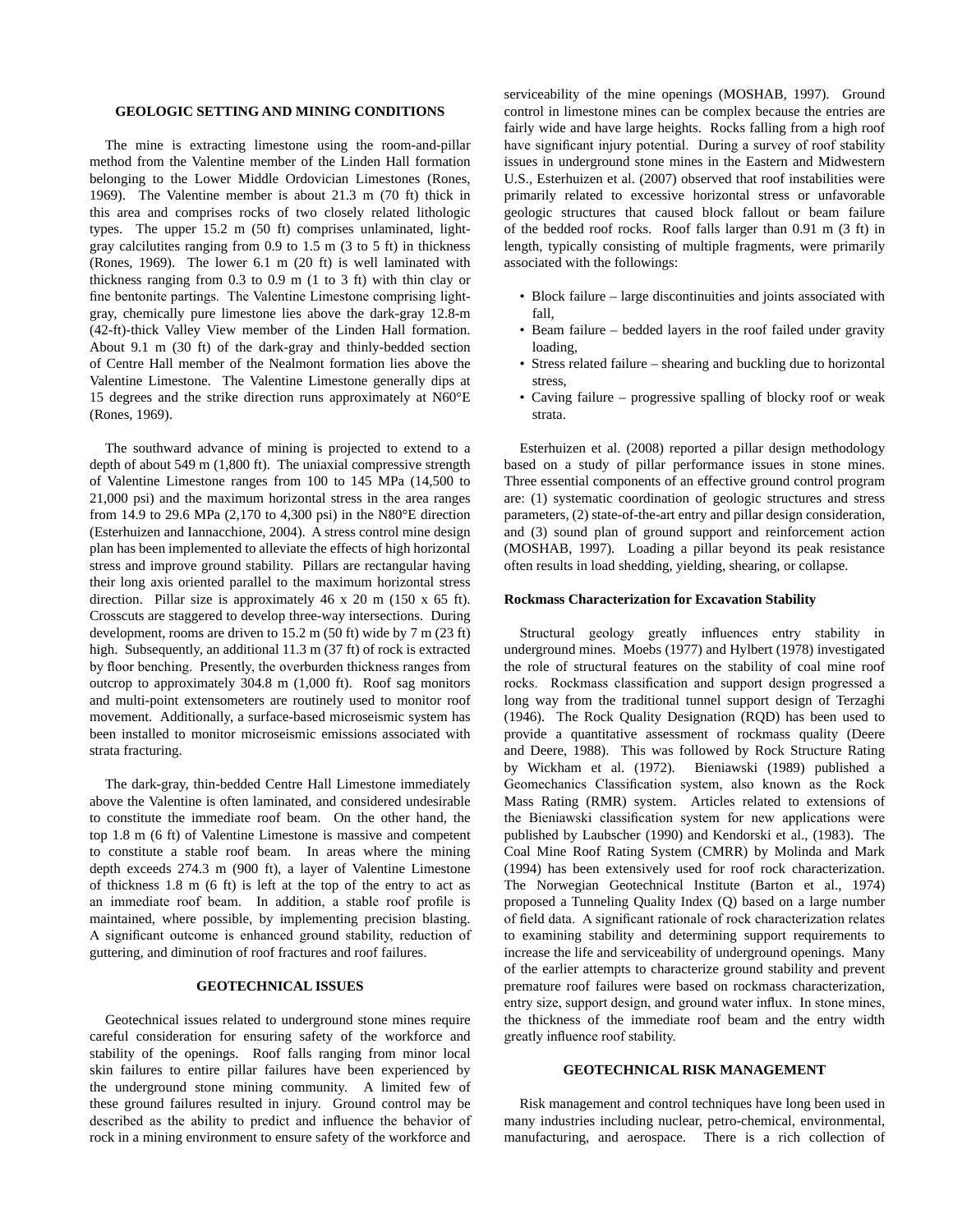literature including national standards (MIL-STD-882D, 2000; CAN/CSA Q850‑97, 1997: AS/NZS 4360, 2004) and industry publications (Potvin and Nedin, 2003; MOSHAB, 1997; MOSHAB, 1999; and DME, 2003). A structured risk management process typically accepts risk levels to as‑low‑as reasonably achievable (ALARA) or as‑low‑as reasonably practicable (ALARP) as an integral part of day-to-day operation. The concept of roof fall risk management is important for the underground mining sector. Iannacchione et al. (2009) examined risk management techniques to mitigate injuries and fatalities for mining applications. Several codes of practice to mitigate roof fall risk in the mining industry are available.

The Mine Safety Technology and Training Commission recommended application of risk‑based systems and techniques to enhance safety and reduce injuries and fatalities (Grayson et al., 2006). Considerable national expertise is available for the application of risk management techniques in the mining sector (Iannacchione et al., 2009). The Mine safety and Health administration (MSHA) has articulated an informal risk analysis concept consisting of Stop, Look, Analyze, and Manage (SLAM). SLAM requires mine operators, supervisors, miners, and contractors to take proper precautions before performing any task. The goal is to prevent accidents by conducting an informal risk assessment before starting new tasks and by controlling the hazards related to each task. Hazard is defined as *a source of potential harm or a situation with a potential to cause loss*. Risk is defined as *the chance of something happening that will have an adverse impact upon objectives; it is measured in terms of consequences and likelihood* (Potvin and Nedin, 2003 and NSWDPI, 1997). Generally, risk is calculated by multiplying the *probability of occurrence* of an event likely to cause injury by its *consequences*  (Iannacchione et al., 2009). Roof falls from a 7‑m‑ (23‑ft) high entry usually have serious consequences (Iannacchione et al., 2007b).

## **Evolution of Geotechnical Risk Management for Mining Applications**

The Australian mining industry became interested in the application of structured risk‑based management and control techniques to alleviate the risk of rockfall injury and progressed considerably in the transition from prescriptive health and safety standards to proactive, duty-of-care concept (DOCEP, 2006). The regulatory agencies provided guidelines and formulated procedures to help the industry (AS/NZS 4360, 2004; NSWDPI, 1997; QDME, 1999; and QMC, 1999). Australian regulations require mines to use risk management techniques on a regular basis to mitigate injuries and fatalities. The Mineral Industry Safety and Health Center (MISHC) at the University of Queensland (Joy, 1999 and 2006) developed a model and framework for Mineral Industry Risk Management (MIRM). The Mineral Industry Risk Management Gateway (MIRMGATE) at http://www.mirmgate.com/is maintained by MISHC. A host of tools were made available for assessment, analysis, control, and mitigation of risk (NSWDPI, 1997; Potvin and Nedin, 2003; and Joy, 2006).

The South African mining community also accepted risk-based procedures for mitigating rockfall injuries (Swart and Joughin, 1998; Van Wijk et al., 2002; and Lind, 2005). Mining sectors in Canada, United Kingdom, and USA became interested in using risk‑based procedures in mitigating rockfall hazards and injuries. Figure 2 shows the basic structure of rockfall risk management process (MOSHAB, 1999). The process, listed below, begins with a sound planning followed by a detailed hazard identification, risk analysis and assessment, and finally risk management and control.



## **Figure 2. Risk management process to mitigate roof fall injury (after MOSHAB, 1999).**

- Planning identify team members, collect geotechnical information, and establish acceptable risk levels in consultation with subject matter experts, relevant employee groups, and management.
- Hazard Identification classify geotechnical parameters and conditions that could cause or have a potential to cause roof fall injury. Potvin and Nedin, (2003) identified a host of parameters that could influence rockfall probability including rockmass quality, structural geology (joints, faults, angular discontinuities, etc.), mining‑induced stress, blast damage, size and shape of excavation, and influx of ground water.
- Risk Analysis and Assessment determine the likelihood of roof fall injury due to each defect condition, determine the degree or severity of injury, and rank all risks with appropriate weighting factors.
- Risk Management and Control implement strategies to reduce risk to an acceptable level, eliminate exposure to high risk activities, install instrumentation for monitoring risk, and implement audit and review process.

Table 1 is a simplified version of generic risk matrix for geotechnical hazard analysis. The roof fall probabilities are low, medium, and high and the severity of consequences are also low, medium, and high. This is a 3 x 3 matrix resulting in nine possible risk rankings.

## **RISK ASSESSMENT, MANAGEMENT, AND CONTROL AT THE STUDY MINE**

Hazards leading to potential roof failures and possible injuries were carefully examined during this field study. Accessible underground areas including production faces were visited during the data collection phase. Field measurements were limited to the areas where miners usually work or travel.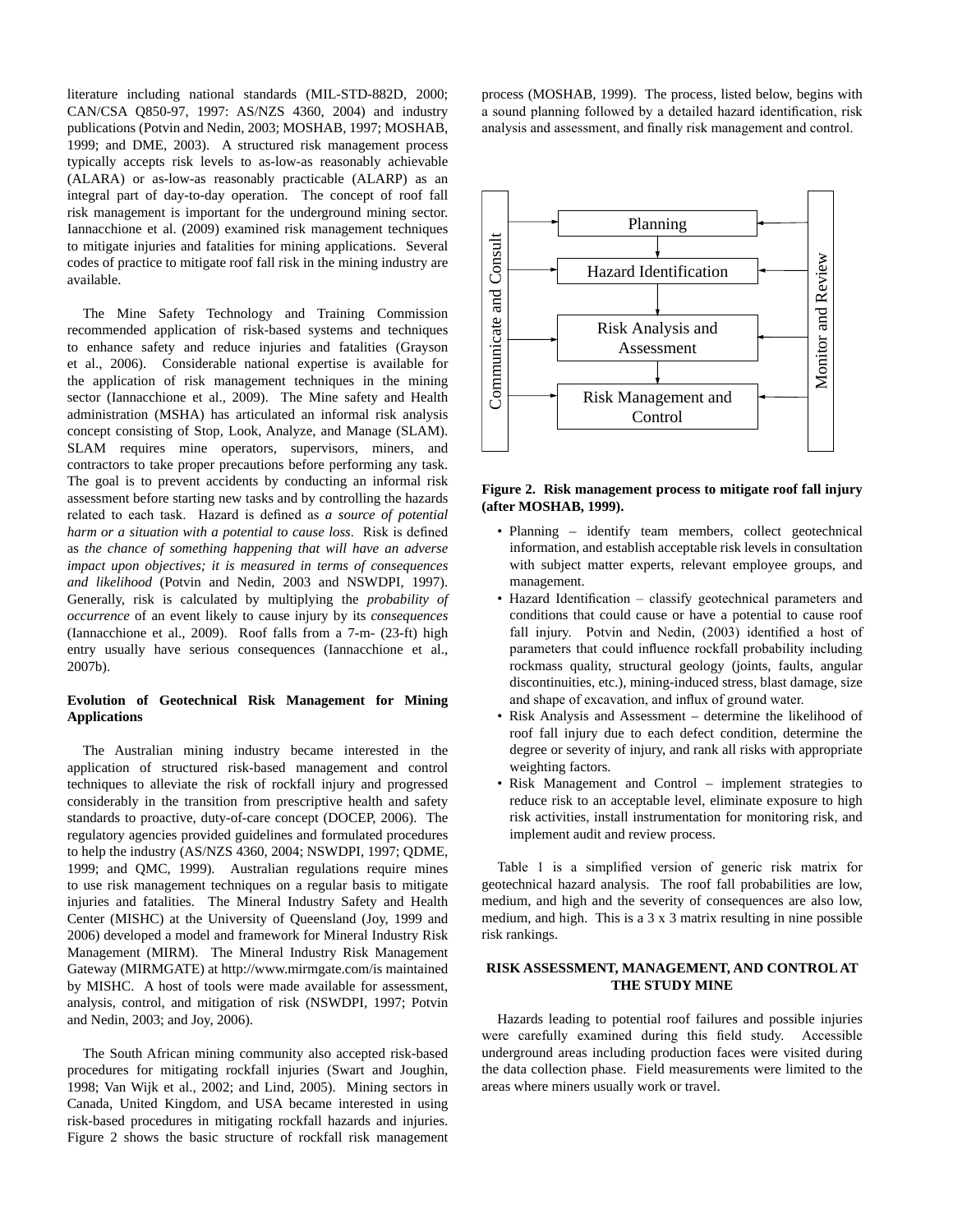|                                                                                                                                                                                                                                                                                                                                                       | Probability of occurrence of mishap (roof fall) |  |                           |  |  |  |
|-------------------------------------------------------------------------------------------------------------------------------------------------------------------------------------------------------------------------------------------------------------------------------------------------------------------------------------------------------|-------------------------------------------------|--|---------------------------|--|--|--|
| <b>Severity of Consequences</b>                                                                                                                                                                                                                                                                                                                       | <b>Medium</b> (Likely)<br>Low (Possible)        |  | <b>High (Very likely)</b> |  |  |  |
| High (Critical)                                                                                                                                                                                                                                                                                                                                       | М                                               |  | н                         |  |  |  |
| Medium (Marginal)                                                                                                                                                                                                                                                                                                                                     | М<br>L                                          |  |                           |  |  |  |
| Low (Negligible)                                                                                                                                                                                                                                                                                                                                      |                                                 |  | М                         |  |  |  |
| L: Low mishap category - operation with (SLAM).<br>M: Medium mishap category - time limited operation with approval from safety director.<br>S: Serious mishap category - essential to suppress risk to an acceptable lower level, use monitoring and control.<br>H: High mishap category - must treat and mitigate risk to an acceptable lower level |                                                 |  |                           |  |  |  |

**Table 1. Generic risk matrix for geotechnical hazard analysis.** 

#### **Roof Fall Risk Index (RFRI)**

Iannacchione et al. (2007a) developed a procedure for determining RFRI based on the observed values of defect categories (figure 3) and their respective weights. The major groupings for computing RFRI were (a) geologic factors, (b) mining‑induced failures, (c) roof profile, and (d) ground water influx. The geologic factors were (a) angular discontinuity, (b) joint frequency, and (c) strata strength. The mining‑induced failure parameters were (a) shear rupture surface, (b) joint separation, (c) lateral strata shift, and (d) strata separation. The roof profile parameters were (a) rock debris on the floor and (b) roof shape. Parameters for water influx were damp roof, drippers, and steady flow. The study area was divided into small measurement areas where risk ranking parameters were considered uniform. The size of measurement areas ranged from 15.2 x 15.2 m (50 x 50 ft) at the intersections to 15.2 x 68.6 m (50 x 225 ft) in the entries.



## **Figure 3. Parameters for evaluating roof fall risk at the study mine (after Iannacchione et al., 2007a).**

The roof fall probability of a measurement area was assigned low (1), medium (2), or high (3) based on its RFRI value. RFRI values below 30 were assigned low (1) probability and higher than 40 were assigned high (3) probability. RFRI values ranging between  $\geq$  30 and  $\leq$  40 were assigned medium (2) probability (Iannacchione et al., 2007b). Areas representing medium (2), or high (3) probability were routinely bermed off to prevent unauthorized entry. Only roof remediation activity under the supervision and guidance of geotechnical experts were allowed in such areas.

#### **Roof Fall Hazard Exposure**

A qualitative risk rank of a measurement area could be estimated by combining its RFRI value with the miner exposure. Miner exposure may be represented by the duration of time miners are expected to occupy different work locations. Miner exposure could be grouped as Continuous, Intermittent, Rare, or Non-existent. A continuous exposure rating is appropriate for production face areas and main haulage routes where miners are present during most of their working shift. An intermittent exposure rating is appropriate for areas occasionally visited by miners during the work shift. The secondary haulage routes and non-production development faces could represent such areas. Parts of the mine rarely visited by miners could be assigned rare exposure rating. Bermed-off areas, considered off-limits to the miners, represent non-existent exposure rating.

### **RFRI Mapping Software**

The RFRI mapping software developed by Prof. Heasley (Heasley and Wang, 2005), conveniently plots color-coded risk levels on a mine map. RFRI mapping, an application program, was created as a run time extension for the PC-based AutoCAD<sup>1</sup> drafting program. This application program has been integrated with the LaModel boundary element software package (Hardy and Heasley, 2006). The process of creating a RFRI map involves the following steps:

- Open the AutoCAD file containing the mine map and load the stability application program. Laptop computers may be conveniently used if analysis is desired while collecting data in underground locations.
- Create a new layer and draw the boundary of each measurement area. After several steps of running the program, a data entry screen similar to that shown in figure 4 will be available to help identifying parameters in each defect category.
- A drop down menu will appear for each defect category. Select the desired parameter in each defect category (figure 4). The system will assign the required category values to compute the RFRI. Table 2 is an example of defect categories and typical assessment values for few measurement areas.

<sup>1</sup> Mention of any company or product does not constitute endorsement by the National Institute for Occupational Safety and Health.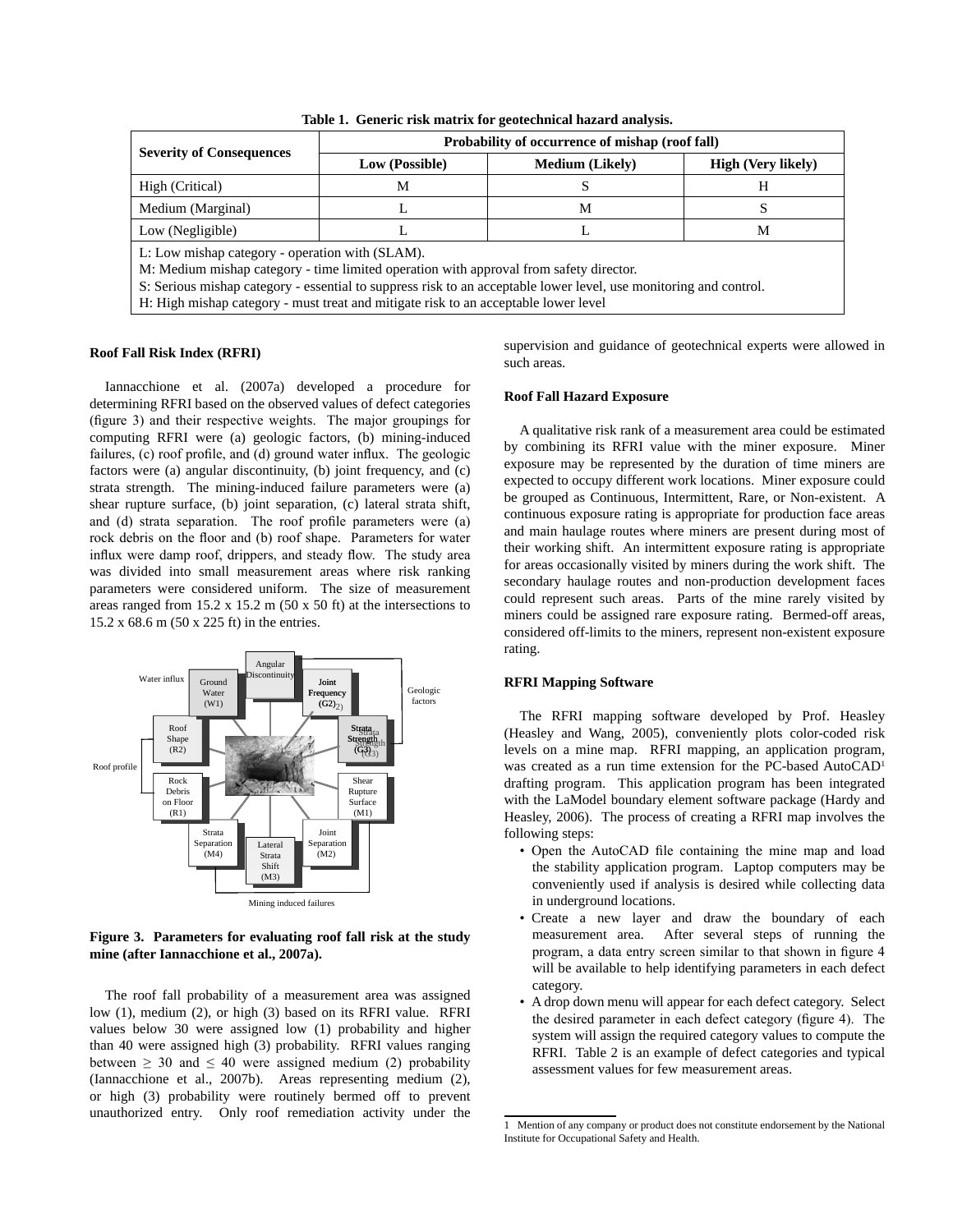| <b>CATEGORY</b>             | RFRI MEASUREMENT AREA NO. |                |                |                               |     |                 |                 |                 |                 |
|-----------------------------|---------------------------|----------------|----------------|-------------------------------|-----|-----------------|-----------------|-----------------|-----------------|
|                             | A25                       | A27            | A29            | A43                           | C19 | C <sub>25</sub> | C <sub>29</sub> | C <sub>37</sub> | C <sub>42</sub> |
| Angular discontinuity (G1)  |                           |                |                |                               |     |                 | л               |                 |                 |
| Joint frequency (G2)        | 3                         | $\overline{c}$ | $\overline{c}$ | 3                             | 3   | $\overline{c}$  | 3               | $\overline{c}$  | 2               |
| Strata strength (G3)        | 3                         | $\overline{c}$ | 2              | $\mathfrak{D}$                | 3   | $\overline{c}$  | 2               | 2               | ◠               |
| Shear rupture surface (M1)  |                           |                | $\overline{2}$ |                               | 4   | 3               |                 | $\overline{c}$  |                 |
| Joint separation (M2)       |                           | 4              | 5              | 4                             | 4   |                 | 1               |                 |                 |
| Lateral strata shift (M3)   |                           |                |                |                               |     |                 | 1               |                 |                 |
| Strata separation (M4)      | 1                         |                |                |                               |     |                 | 1               |                 |                 |
| Rock debris on floor $(R1)$ | 4                         | 2              | $\overline{c}$ | 2                             | 6   | 4               | 2               | 4               | 4               |
| Roof shape $(R2)$           | 3                         |                | $\overline{c}$ | $\mathfrak{D}_{\mathfrak{p}}$ | 3   | $\overline{c}$  | 1               | $\overline{c}$  | ↑               |
| Ground water                |                           | $\overline{c}$ | $\overline{4}$ |                               |     |                 | 1               |                 |                 |
| <b>RFRI</b>                 | 26                        | 27             | 34             | 28                            | 41  | 27              | 20              | 24              | 22              |

**Table 2. Typical assessment values used in figure 4 for computing RFRI.** 

| Measurement ID:                   | Measurement Area No. 258                                 |   |
|-----------------------------------|----------------------------------------------------------|---|
| Geologic Factors                  |                                                          |   |
| Angular Discontinuities:          | (2) One Strong Contact                                   |   |
| Joint Frequency:                  | (4) Moderately Spaced (1-3 ft)                           |   |
| Strata Strength:                  | (1) Massive (>3 ft layers)                               |   |
| Mining Induced Failures           |                                                          |   |
| Shear Rupture Surface:            | (3) Small Shear (cutter < 3ft) or Unknown                |   |
| Joint Separation:                 | $(1)$ None                                               |   |
| Lateral Strata Shift:             | (3) < 1 in of Offset, Partial Drillhole Offset, or Unkno | ٧ |
| Strata Separation:                | (3) Slight (Barely Detectable), or Unknown               |   |
| Roof Profile                      |                                                          |   |
| Rock Debris on Floor:             | $(1)$ None                                               |   |
| Roof Shape:                       | (1) Smooth                                               | v |
| Moisture Factor/Other Adjustments |                                                          |   |
| Moisture/Ground Water:            | (2) Damp Roof                                            |   |
| Microseismic Activity:            | (-5) No Microseismic Clustering                          |   |
| Roof Deformation Rate:            | (-5) No Roof Deflection Movement                         |   |

**Figure 4. Data input format in AutoCAD.** 

• Based on the assessment values, the program computes the RFRI. It also assigns a color code for each measurement area in the AutoCAD map (figure 5).

#### **Roof Fall Risk Management and Control**

The mine has implemented a procedure for routinely inspecting underground work stations and berming off areas of potential roof fall risk. A RFRI rating of 30 or more signifies potential roof fall risk. The purpose of berming off is to prevent unauthorized entry during the roof remediation process. Roof remediation is carried out under the supervision of experienced personnel. Subsequently, such areas are inspected to ensure compliance with safety and



#### **Figure 5. RFRI plot of a study area (after Iannacchione et al., 2007a).**

legal requirements. Investment of time and resources to enhance safety had a positive impact and the mine has not experienced any lost-time injuries or fatalities due to ground failure since 2001.

Miners, contractors, and supervisors are allowed to work and travel in areas having low (<30) RFRI rating. However, all employees and contractors are required to observe MSHA's concept of Stop, Look, Analyze, and Manage (SLAM) (http:// www.msha.gov). The goal is careful observation of work areas and implementation of safety measures before starting any new task.

Underground mining is associated with certain inherent geotechnical hazards that cannot be totally eliminated, and must be controlled and managed during the life of mining (Hebblewhite, 2003). Roof fall is considered an inherent geotechnical hazard (table 3). The study mine adopted a proactive approach to identify and mitigate roof fall risks. A microseismic monitoring system and a host of roof deformation sensors were installed for early detection of symptoms leading to roof failure. Also, potential unstable areas were bermed off to prevent entry and eliminate miner exposure. This practice proved helpful in mitigating rockfall injuries. Appendix A provides brief information about management, control, and audit of geotechnical risks at this mine.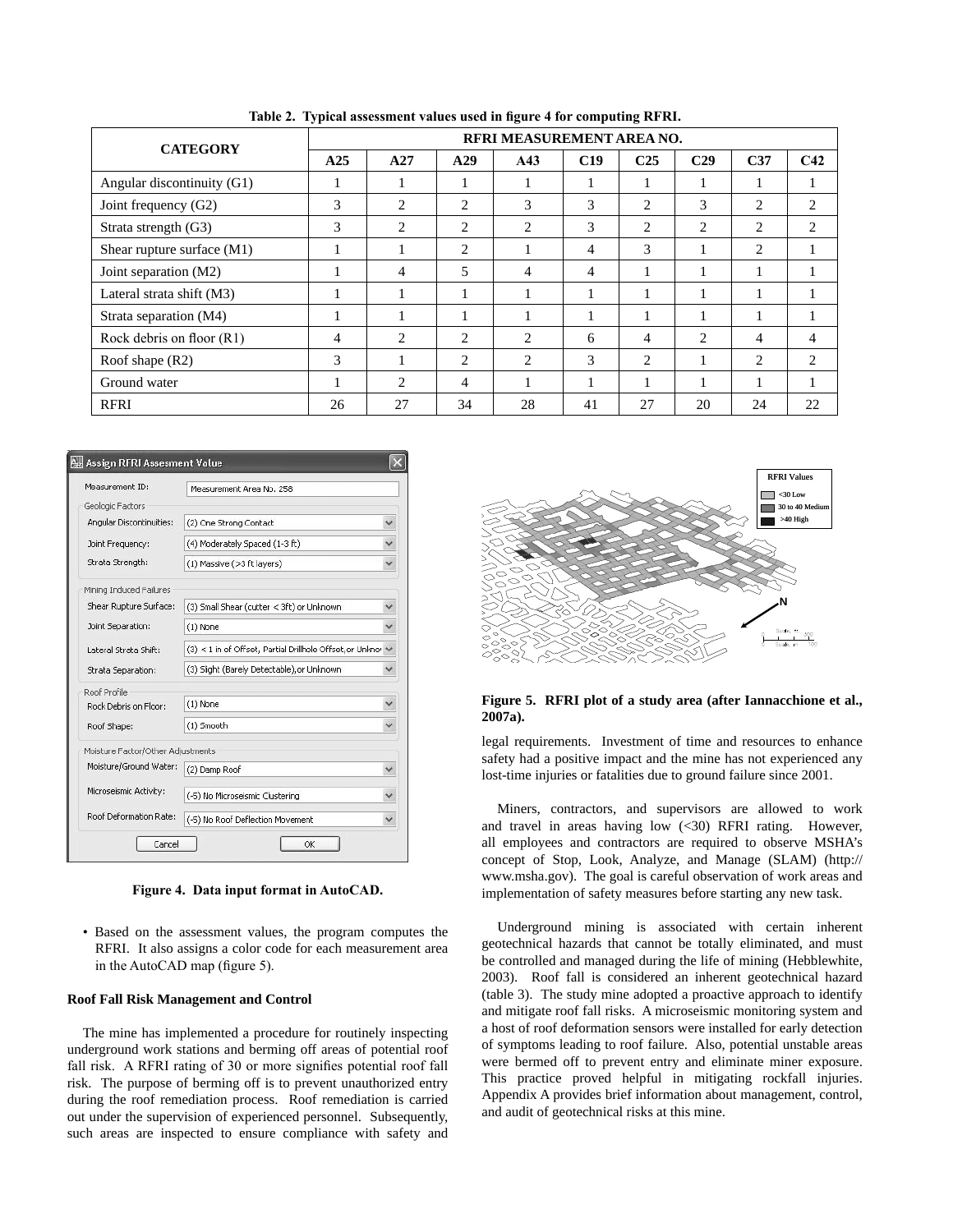| Hazard                               | <b>Consequences</b>                                                           |
|--------------------------------------|-------------------------------------------------------------------------------|
| Room or intersection failure         | Operator safety, equipment damage, loss of access, and production disruption. |
| Local pillar collapse                | Production disruption, employee safety, loss of access.                       |
| Regional pillar failure (pillar run) | Loss of reserves, production disruption, potential worker safety issues, and  |
| Regional closure (creep)             | possible subsidence consequences.                                             |

**Table 3. Inherent geotechnical hazards associated with room-and-pillar mining.** 

#### **SUMMARY AND CONCLUSIONS**

Underground mining is associated with inherent roof fall hazards that cannot be totally eliminated and must be controlled and managed during the life of mining. This paper relates to application of an integrated RFRI mapping technique that provides a convenient way of plotting comprehensive color-coded RFRI maps. RFRI maps help to identify areas of potential roof instability. The major groupings for computing RFRI are geologic factors, mining induced failures, roof profile, and ground water influx. The geologic factors are angular discontinuity, joint frequency, and strata strength. The mining induced failure parameters are shear rupture surface, joint separation, lateral strata shift, and strata separation. The roof profile parameters are rock debris on the floor and roof shape. Parameters for ground water influx are damp roof, drippers, and steady flow.

Stability of underground openings is a major issue for the safety and productivity at the study mine. The mine had implemented a proactive roof fall risk management, control, and audit plan outlined in Appendix A. The plan proved helpful in eliminating lost-time injuries and fatalities related to ground failure. In summary, the results of this study are encouraging for further exploration toward implementing a comprehensive ground control plan in underground stone mining.

## **DISCLAIMER**

The findings and conclusions in this report have not been formally disseminated by the National Institute for Occupational Safety and Health and should not be construed to represent agency determination or policy.

### **REFERENCES**

- AS/NZS 4360, (2004). Risk Management, Standards Australia and Standards New Zealand, 26 p.
- Barton, N., Lien, R. and Lunde, J., (1974). Engineering Classification of Rock Masses for the Design of Tunnel Support. Rock Mechanics, Vol. 6, pp. 183‑236.
- Bieniawski, Z. T., (1989). Engineering Rock Mass Classifications. John Wiley and Sons, New York, pp. 51‑72.
- CAN/CSA Q850‑97, (1997). Risk management: Guideline for Decision Makers. Canadian Standard Association, 62 p.
- DME, (2003). Guideline for the Compilation of a Mandatory Code of Practice to Combat Roof Fall Accidents in Underground Coal Mines. Guideline Document No. DME 16/3/2/1‑A4, Department of Minerals and Energy of Western Australia, 24 p.
- DOCEP, (2006). General Duty-of-Care in western Australian Mines – Guideline: Resource Safety. Department of Consumer and Employment Protection, Western Australia, 37 p.
- Deere, D.U. and Deere, D.W., (1988). The RQD Index in Practice. Proceedings of the Symposium on Rock Classification for Engineering Purposes, ASTM Special Technical Publication 984, Philadelphia, pp. 91‑101.
- Esterhuizen, G.S. and Iannacchione, A.T., (2004). Investigation of Pillar‑Roof Contact Failure in Northern Appalachian Stone Mine Workings. Proceedings of the 23rd International Conference on Ground Control in Mining, Morgantown, WV, pp. 320‑326.
- Esterhuizen, G.S., Dolinar, D. R., Ellenberger, J. L., Prosser, L. J., and Iannacchione, A.T., (2007). Roof Stability Issues in Underground Limestone Mines in the United States. Proceedings of the 26th International Conference on Ground Control in Mining, Morgantown, WV, pp. 336‑343.
- Esterhuizen, G.S., Dolinar, D. R. and Ellenberger, J. L., (2008). Pillar Strength and Design Methodology for Stone Mines. Proceedings of the 27th International Conference on Ground Control in Mining, Morgantown, WV, pp. 241‑253.
- Grayson, L., Bumbico, A., Cohn, S., Donahue, A., Harvey, J., Kohler, J., Novak, T., Roberts, C. and Webb, H., (2006). Improving Mine Safety Technology and Training: Establishing U.S. Global Leadership. Mine Safety Technology and Training Commission, National Mining Association, 193 p.
- Hardy, R. and Heasley, K.A., (2006). Enhancements to the LaModel Stress Analysis Program. 2006 SME Annual Meeting and Exhibit, Denver, Colorado, preprint 06‑67, Littleton, CO, Society for Mining Metallurgy and Exploration, Inc.
- Heasley, K.A., and Wang, Q., (2005). Development of Integrated Stability Mapping System. 2005 SME Annual Meeting and Exhibit, Denver, Colorado, preprint 05‑123, Littleton, CO, Society for Mining Metallurgy and Exploration, Inc.
- Hebblewhite, B.K., (2003). Management of geotechnical risks in mining projects. http://www.mining.unsw.edu.au/Publications/ publications\_staff/Paper\_Hebblewhite\_CoreRisks\_2003.htm, Date accessed: November 6, 2008.
- Hylbert, D.K., (1978). Development of Geologic Structural Criteria for Predicting Unstable Mine Roof Rocks. U.S. Bureau of Mines Open File Report 9-78, 249 p.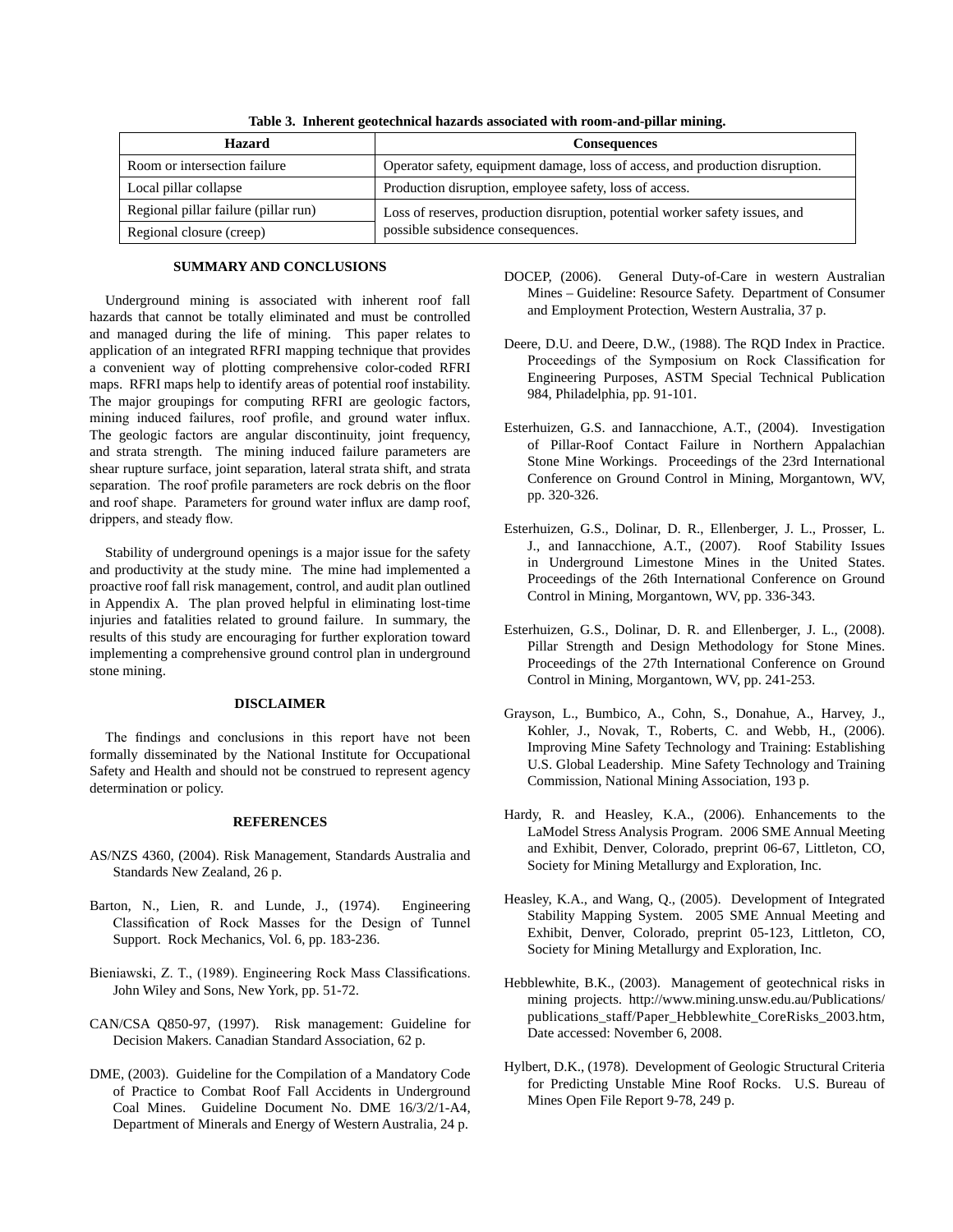- Iannacchione, A.T., Prosser, L.J., Esterhuizen, G.S. and Bajpayee, T. S., (2007a). Technique to Assess hazards in Underground Stone Mines: The Roof Fall Risk Index (RFRI). Min. Eng. *59*(1):49‑57.
- Iannacchione, A.T., Bajpayee, T.S. and Prosser, L.J., (2007b). Methods for Determining Roof fall Risk in Underground Mines. 2007 SME Annual Meeting and Exhibit, Denver, Colorado, Preprint 07‑90, Littleton, CO, Society for Mining Metallurgy and Exploration, Inc.
- Iannacchione, A.T., Varley, F.D., and Brady, T.M. (2009). The Application of Major Hazard Risk Assessment (MHRA) to Eliminate Multiple Fatality Occurrences in the U.S. Minerals Industry. NIOSH Publication No. 2009‑104, Information Circular 9508, 132 p.
- Joy, J. (1999). Minerals Industry Risk Management (MIRM) Model. Minerals Industry Safety and Health Centre, University of Queensland, 90 p.
- Joy, J. (2006). Minerals Industry Risk Management Framework. Minerals Industry Safety and Health Centre, University of Queensland, 83 p.
- Kendorski, F., Cummings, R., Bieniawski, Z.T. and Skinner, E., (1983). Rock Mass Classification for Block Caving Mine Drift Support. Proceedings of the 5th Congr. Int. Soc. Rock Mech., ISRM, Melbourne, pp. B51‑B63.
- Laubscher, D.H., (1990). A Geomechanics Classification System for the Rating of Rock Mass in Mine Design. J South Africa Inst Min and Metall *90*(10):257‑273.
- Lind, G., (2005). An Integrated risk management Approach for Underground Coal Pillar Extraction in South Africa, Journal of South African Institute of Mining and Metallurgy *105*(2):137‑147.
- MIL‑STD‑882D, (2000). Military Standard. Standard Practice for System Safety, Department of Defense, Standard, 26 p.
- Molinda, G.M. and Mark, C., (1994). Coal Mine Roof Rating (CMRR): A Practical Rock Mass Classification for Coal Mines. U.S. Bureau of Mines IC 9387, 83 p.
- Moebs. N.N., (1977). Roof Rock Structures and Related Roof Support Problems in the Pittsburgh Coalbed of Southwestern Pennsylvania. U. S. Bureau of Mines RI 8230, 30 p.
- MOSHAB, (1997). Geotechnical Considerations in Underground Mines: Guideline, Mines Occupational Safety and Health Advisory Board. Document No. ZME723QT, Department of Industry and Resources, Government of Western Australia, 67 p.
- MOSHAB, (1999). Safety and Health Risk Management Guideline, Mines Occupational Safety and Health Advisory Board. Department of Industry and Resources, Government of Western Australia, 14 p.
- MSHA, (2008). http://www.msha.gov, Date accessed: October 18, 2008.
- NSWDPI, (1997). Risk Management Handbook for the Mining Industry: How to Conduct A Risk Assessment of Mine Operations And Equipment and How to Manage The Risks. Department of Primary Industries, MDG 1010, May 1997.
- Potvin, Y. and Nedin, P., (2003). Management of Rockfall Risks in Underground Metalliferous Mines: A Reference Manual. Publisher: Minerals Council of Australia, Kingston, Australia, 159 p.
- QDME, (1999). Recognised Standard for Mine Safety Management Systems. Queensland Department of Mines and Energy, Safety and Health Division, Coal Operations Branch, Brisbane, Australia, 6 p.
- QMC, (1999). Information Paper Safety and Health Management for Queensland Mines and Quarries. Queensland Department of Mines and Energy and the Queensland Mining Council, Brisbane, Australia, 25 p.
- Rones, M., (1969). A Lithostratigraphic, Petrographic and Chemical Investigation of the Lower Middle Ordovician Carbonate Rocks in Central Pennsylvania. General Geology Report G 53, Bureau of Topographic and Geologic Survey, Commonwealth of Pennsylvania, 224 p.
- Swart, A.H. and Joughin, W.C., (1998). Implementation of the Code of Practice to Combat Rockfall and Rockburst Accidents with Special Reference to the Other Mining Sector: Proceedings of the Symposium on Rock Mechanics and Productivity and the Implementation of Codes of Practice, ed. M.F. Handley, West Rand, South Africa, South African Group on Rock Mechanics, pp. 7‑14.
- Terzaghi, K., (1946). Rock Defects and Load on Tunnel Supports. In: Rock Tunneling with Steel Supports. R.V. Proctor and T.L. White, ed., Commercial Shearing and Stamping Company, Youngstown, OH, pp. 17‑99.
- Van Wijk. J., Latilla. J. Wevell. E. and Neal. D., (2002). Development of a Risk Rating System for Use in Underground Coal Mining. Proceedings of the 21st International Conference on Ground Control in Mining, Morgantown, WV, pp. 310‑313.
- Wickham, G.E., Tiedemann, H.R. and Skinner, E.H., (1972). Support determination based on geologic predictions. Proceedings of North American Rapid Excavation and Tunneling Conference., Chicago, (eds K.S. Lane and L.A. Garfield), New York: Soc. Min. Engrs, Am. Inst. Min. Metall. Petroleum Engrs., pp. 43‑64.

## **APPENDIX A**

## **Risk Management, Control, and Audit**

Work areas: Inspect face, roof, and rib areas in each heading where miners are working or scheduled to work. Communicate observations to miners and foreman. Pay particular attention to any changes in lithology, bedding planes, joint systems, faults,